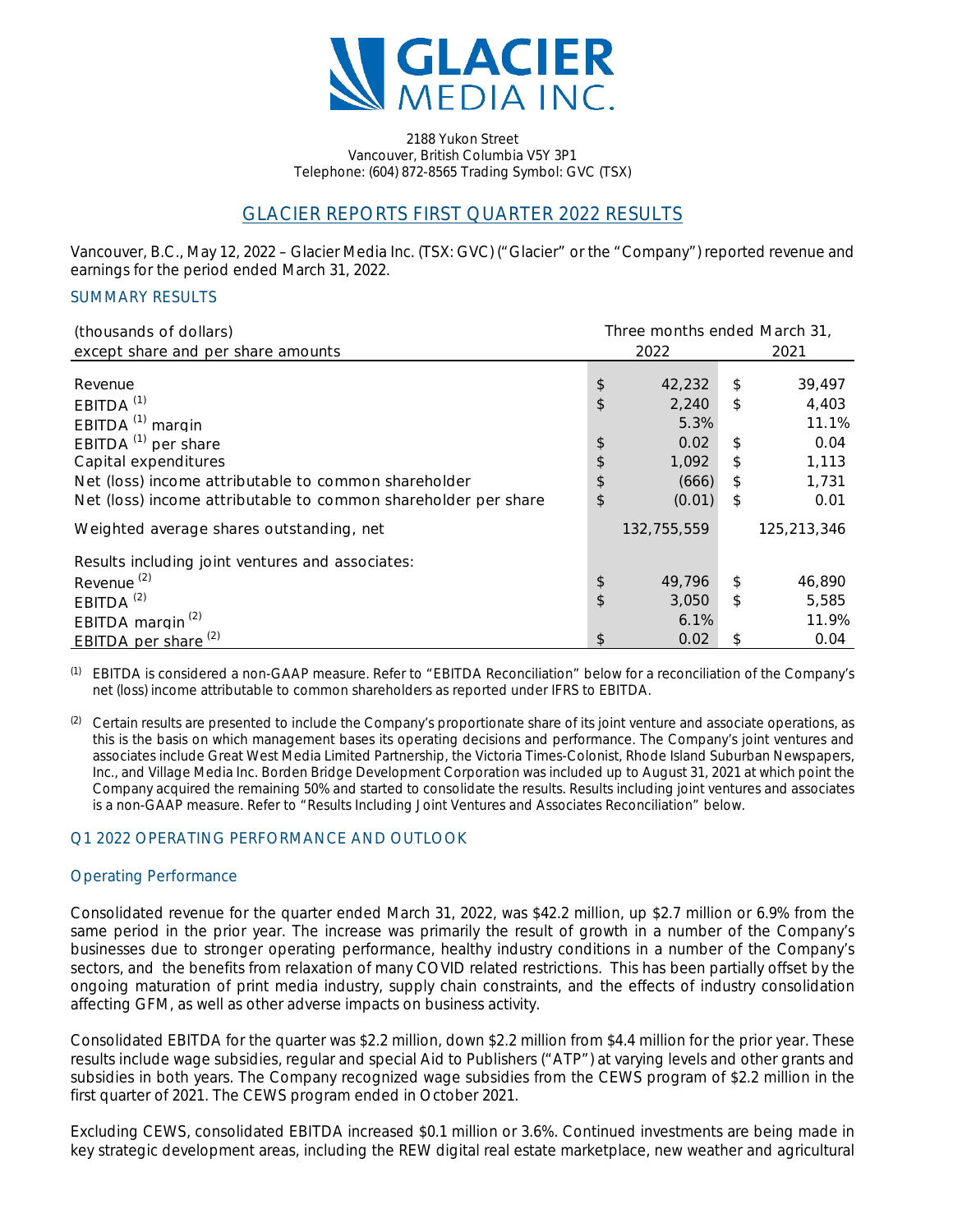markets subscription-based products, and digital community media products. These investments have resulted in EBITDA being less than it otherwise would have been. Other factors affecting EBITDA relate to the industry consolidation affecting GFM.

### **Outlook**

The Company has been working to strengthen its financial position and operating profitability throughout the pandemic. Revenues were significantly affected early on, although they have continued to improve during the latter part of 2020 and throughout 2021. It remains unclear if COVID-19 related impacts will continue to unfold and affect conditions for the market in general and the Company's businesses in particular.

The combination of improved revenues, cost management and stronger business conditions in a number of the markets in which the Company operates has resulted in improved levels of operating profitability excluding wage subsidies. This has been partially offset by continued operating investments being made in key strategic development areas. Certain the Company's areas of business remain affected by the pandemic, in particular the low level of activity in events and tourism.

The Company has no debt net of cash and is in a strong financial position with which to 1) operate at the lower levels of revenue and profitability currently being experienced in certain markets, 2) have the financial capacity to handle restructuring costs required and other cash obligations, and 3) withstand further economic uncertainty, additional waves of the pandemic and any related impact on revenues and cash flow.

While the pandemic and related measures are still affecting the Company's businesses to varying degrees, the Company's digital media, data, and information businesses have performed relatively well. The underlying fundamentals and resilience of these products have demonstrated their value in the face of the challenging market conditions.

It is encouraging that the efforts and investment made in the core areas of focus for the Company prior to the pandemic have allowed demand for these products and services to be resilient throughout the pandemic. The respective brands, market positions and value to customers have remained strong.

While print advertising revenues have recovered from declines caused by the restrictions of the pandemic, they are expected to decline over time. Government assistance received from the expanded ATP program will help with the continued transition of the local media operations.

The Company is working to reach the point where increases in the revenue, profit and cash flow from its data, analytics and intelligence products and digital media products exceeds the decline of its print advertising related profit and cash flow. The Company has made progress in this regard and can operate at lower levels of revenue from its digital media, data and information operations in the future and operate profitably.

Financial Position. As at March 31, 2022, the Company was in a net cash positive position, with a cash balance of \$23.1 million and \$8.0 million of non-recourse mortgages and loans (the majority of which relates to farm show land in Saskatchewan and Ontario).

The Company has net \$7.4 million of deferred purchase price obligations to be paid over the next three years. This amount is net of contributions from minority partners. The Company has a \$5.0 million vendor-take back receivable to be paid over the next two years resulting from the sale of the Company's interest in Fundata and an estimated \$1.2 million potential earn-out proceeds receivable over the next three years from the sale of the energy business.

For further information please contact Mr. Orest Smysnuik, Chief Financial Officer, at 604-708-3264.

### ABOUT THE COMPANY

Glacier Media Inc. is an information & marketing solutions company pursuing growth in sectors where the provision of essential information and related services provides high customer utility and value. The Company's products and services are focused in two areas: 1) data, analytics and intelligence; and 2) content & marketing solutions.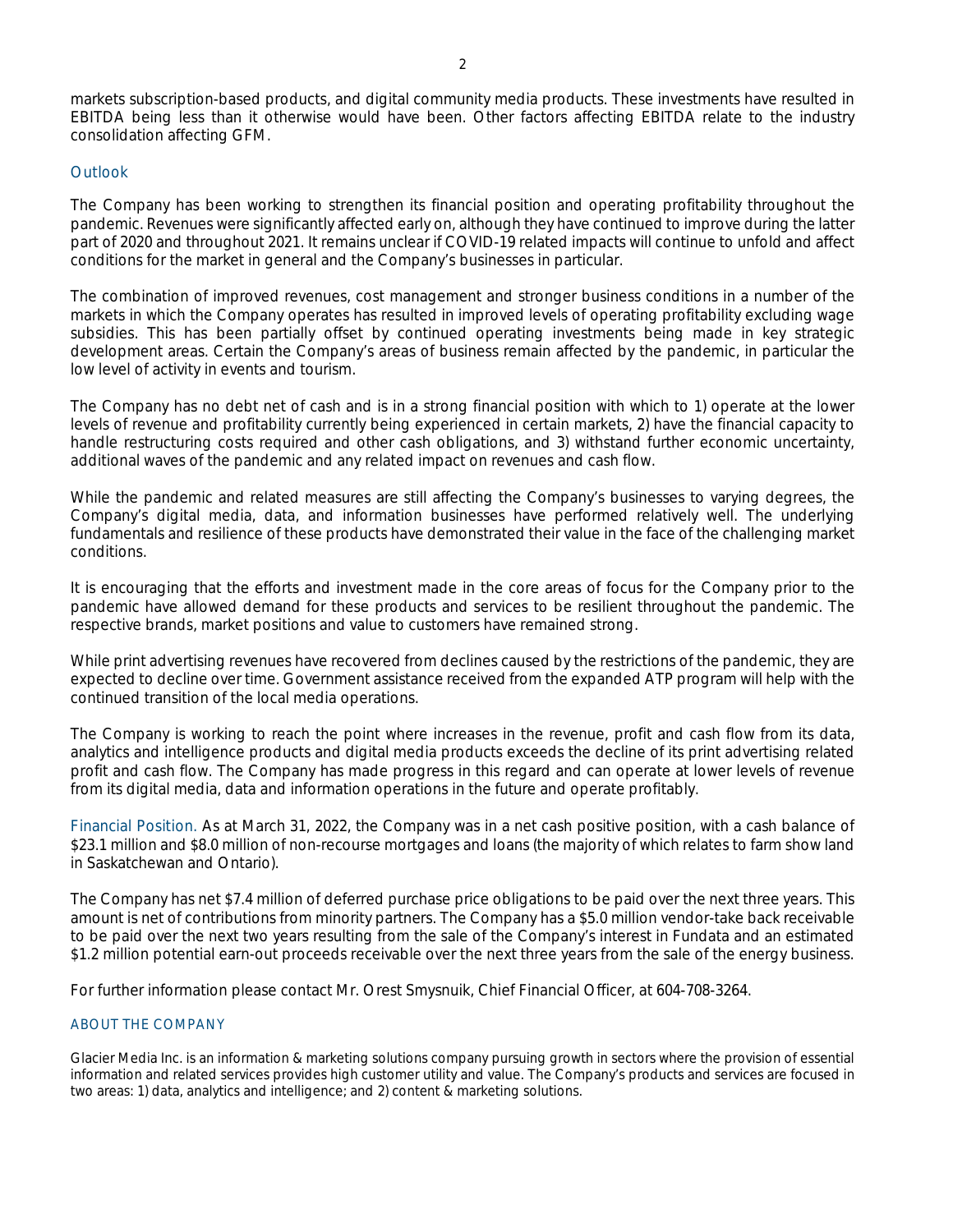#### FORWARD LOOKING STATEMENTS

This news release contains forward-looking statements that relate to, among other things, the Company's objectives, goals, strategies, intentions, plans, beliefs, expectations and estimates. These forward-looking statements include, among other things, statements relating to our belief that the Company is in a strong financial position with which to 1) operate at lower levels of revenue and profitability currently being experienced in certain markets, 2) have the financial capacity to handle restructuring costs required and other cash obligations, and 3) withstand further economic uncertainty, additional waves of the pandemic and any related impact on revenues and cash flow; and our expectation that the Company can generate future profits operating at lower levels of revenue from its digital media, data and information operations. These forward-looking statements are based on certain assumptions, including continued economic growth and recovery and the realization of cost savings in a timely manner and in the expected amounts, which are subject to risks, uncertainties and other factors which may cause results, performance or achievements of the Company to be materially different from any future results, performance or achievements expressed or implied by such forward-looking statements, and undue reliance should not be placed on such statements.

Important factors that could cause actual results to differ materially from these expectations include failure to implement or achieve the intended results from our strategic initiatives, the failure to reduce debt and the other risk factors listed in our Annual Information Form under the heading "Risk Factors" and in our MD&A under the heading "Business Environment and Risks", many of which are out of our control. These other risk factors include, but are not limited to, the continued impact of the COVID-19 pandemic, that future cash flow from operations and the availability under existing banking arrangements are believed to be adequate to support financial liabilities and that the Company expects to be successful in its objection with CRA, the ability of the Company to sell advertising and subscriptions related to its publications, foreign exchange rate fluctuations, the seasonal and cyclical nature of the agricultural and energy sectors, discontinuation of government grants, general market conditions in both Canada and the United States, changes in the prices of purchased supplies including newsprint, the effects of competition in the Company's markets, dependence on key personnel, integration of newly acquired businesses, technological changes, tax risk, financing risk, debt service risk and cybersecurity risk.

The forward-looking statements made in this news release relate only to events or information as of the date on which the statements are made. Except as required by law, the Company undertakes no obligation to update or revise publicly any forward-looking statements, whether as a result of new information, future events or otherwise, after the date on which the statements are made or to reflect the occurrence of unanticipated events.

#### FINANCIAL MEASURES

To supplement the consolidated financial statements presented in accordance with International Financial Reporting Standards, Glacier uses certain non-IFRS measures that may be different from the performance measures used by other companies. These non-IFRS measures include earnings before interest, taxes, depreciation and amortization (EBITDA) and all measures including joint ventures and associates which are not alternatives to IFRS financial measures. These non-IFRS measures do not have any standardized meanings prescribed by IFRS and accordingly they are unlikely to be comparable to similar measures presented by other issuers. Management utilizes these financial performance measures to assess profitability and return on equity in its decision making. In addition, the Company, its lenders and its investors use EBITDA and resulting including joint ventures and associates to measure performance and value for various purposes.

#### EBITDA RECONCILIATION

| (thousands of dollars)                                                 | Three months ended March 31, |       |   |         |
|------------------------------------------------------------------------|------------------------------|-------|---|---------|
| except share and per share amounts                                     |                              | 2022  |   | 2021    |
| Net (loss) income attributable to common shareholders<br>Add (deduct): | \$                           | (666) |   | 1,731   |
| Non-controlling interests                                              | \$                           | 877   |   | 1.589   |
| Net interest expense, debt and lease liability                         |                              | 411   |   | 363     |
| Depreciation and amortization                                          |                              | 3.045 | S | 2.996   |
| Net gain on sale                                                       |                              | -     |   | (2,207) |
| Restructuring and other (income) expenses (net)                        |                              | (488) |   | (448)   |
| Share of earnings from joint ventures and associates                   | S                            | (369) |   | (617)   |
| Income tax (recovery) expense                                          |                              | (570) |   | 996     |
| $EBITDA$ <sup>(1)</sup>                                                |                              | 2.240 |   | 4.403   |

Notes:

 $<sup>(1)</sup>$  Refer to "Non-IFRS Measures" section of MD&A for discussion of non-IFRS measures used in this table.</sup>